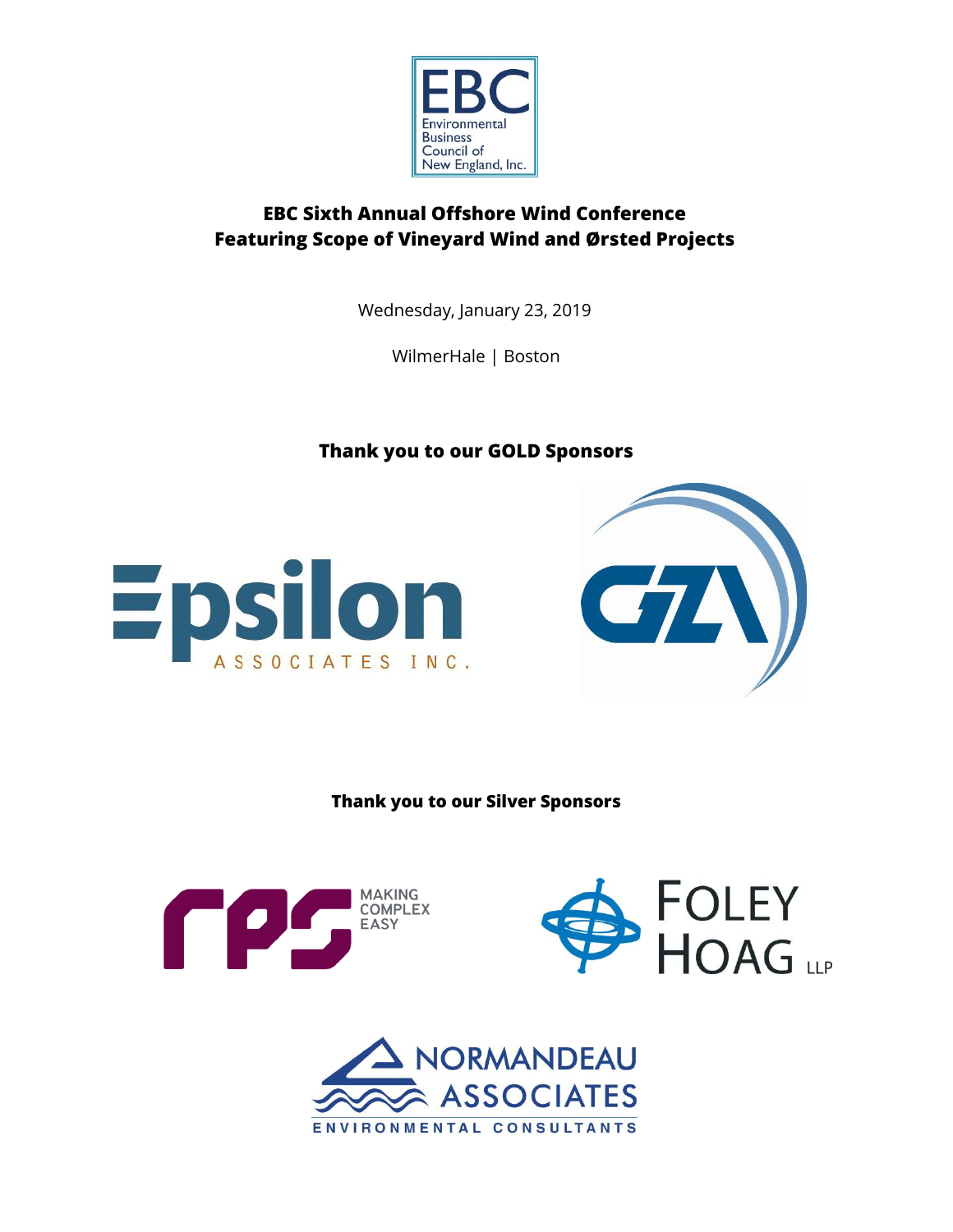# **AGENDA**

**Welcome to WilmerHale: Raya Treiser**, Counsel, WilmerHale

**Program Overview – Purpose and What You Will Learn**

 **Michael Ernst**, Conference Chair and Moderator Executive Advisor, Power Advisory LLC

# **8:15 a.m. Massachusetts Offshore Wind Energy Program**

 **Matthew Beaton**, Secretary Executive Office of Energy and Environmental Affairs Commonwealth of Massachusetts

# **8:35 a.m. Massachusetts Offshore Wind Initiatives**

**Bruce Carlisle**, Senior Director, Offshore Wind, MA Clean Energy Center

# **Presentations from Offshore Wind Developers**

*Introduction to the Leaseholders of Massachusetts & Rhode Island*

| 9:00 a.m.    | Vineyard Wind, LLC<br>Rachel Pachter, Vice President, Permitting<br>$\bullet$                                                                           |
|--------------|---------------------------------------------------------------------------------------------------------------------------------------------------------|
| 9:20 a.m.    | Shell Exploration and Production Company; Mayflower Wind Energy, LLC<br>Ruth Perry, Ph.D., Marine Science and Regulatory Policy Specialist<br>$\bullet$ |
| 9:40 a.m.    | Ørsted US Offshore Wind – Bay State Wind & Ocean Wind Farms<br>Matthew Morrissey, Head of New England Markets                                           |
| 10:00 a.m.   | <b>Networking Break</b>                                                                                                                                 |
| $10:30$ a.m. | <b>Impact Mitigation &amp; Stakeholders Panel</b><br>Perspectives on Fishing, Environmental, Workforce and Supply Chain                                 |
|              | Moderator: Michael Ernst, Power Advisory, LLC                                                                                                           |
|              | <b>Panel Members:</b>                                                                                                                                   |

- **Catherine Bowes**, National Wildlife Federation
- **Bruce Carlisle**, MassCEC
- **Jack Clarke**, Mass Audubon
- **Rachel Pachter**, Vineyard Wind, LLC
- **Ruth Perry**, Shell Exploration and Production Company

# **12:30 p.m. Adjourn – Closing Comments – Michael Ernst**

Note: Bureau of Ocean Energy Management Chief Jim Bennett accepted the invitation to participate but cannot due to the Federal Government shutdown.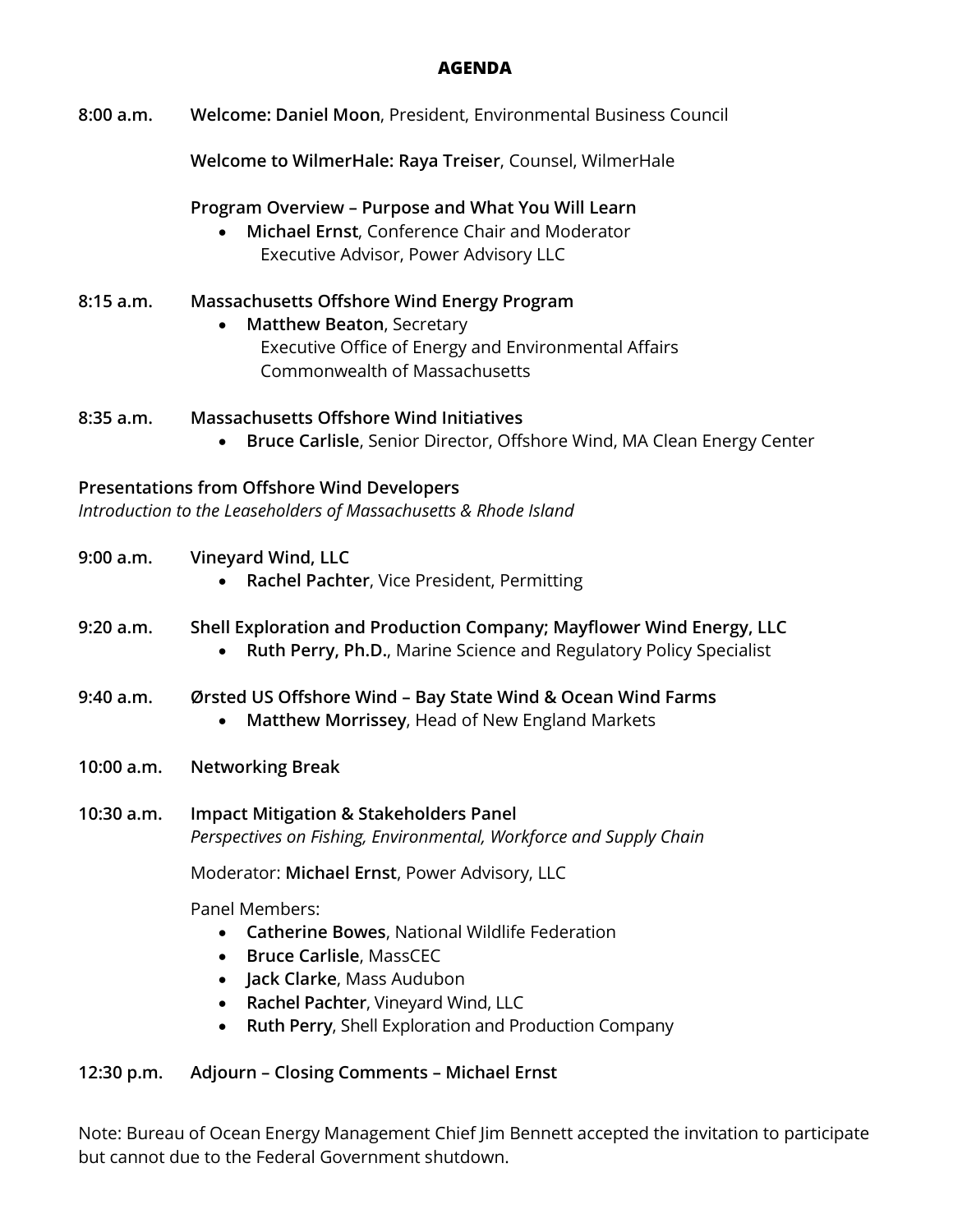#### **PROGRAM CHAIR & MODERATOR**

**Michael Ernst**, Executive Advisor Power Advisory LLC 2 Rawson Place, Shrewsbury, MA 01545 M (508) 245-7767 | mernst@poweradvisoryllc.com

Mr. Ernst has over 30 years of energy experience as an environmental attorney for state agencies, a law firm, an independent transmission company, Tetra Tech and now as senior consultant for Power Advisory and Clean Power Inc., where he supports international wind and solar development. At Power Advisory, Mr. Ernst has conducted OSW analyses for NYSERDA & private companies. As Director of Regulatory Affairs for the Tetra Tech Energy Program, Mr. Ernst supported siting and permitting for various proposed onshore and offshore wind farms and transmission lines and cables, including the Deepwater Wind Block Island, Rhode Island offshore wind farm, the Dominion Virginia offshore turbines, and other projects off the Atlantic Coast. Mr. Ernst helped lead policy analysis for three U.S. Department of Energy funded annual Offshore Wind Market Analysis and Supply Chain Studies and the 2014 DOE Wind Vision Report. He is a member of the AWEA Offshore Wind Committee and AWEA Offshore Wind Working Group since 2007. Mr. Ernst has a J.D. from Northeastern University School of Law in Boston and B.S. from Davidson College in Davidson, North Carolina.

#### **SPEAKERS**

**Catherine Bowes**, Program Director, Offshore Wind Energy National Wildlife Federation 56 College Street, Montpelier, VT 05602 (802) 552-4311 | bowes@nwf.org

Catherine Bowes is the National Wildlife Federation's Program Director for Offshore Wind Energy. Since taking on this role in 2010, Catherine has not only led NWF's engagement on offshore wind, she also plays a national leadership role within the NGO community on this clean energy campaign. Catherine has held several positions in her sixteen years at NWF, including serving as lead Climate Policy Lobbyist on Capitol Hill from 2009-2010 and managing several clean energy campaigns throughout the Northeast including a multiyear effort to secure state policies to reduce mercury pollution. Prior to joining NWF's staff, she spent six years working for Conservation Law Foundation, where she focused on building support for advocacy to protect New England's natural resources and promote solutions to the region's energy and environmental problems. Catherine serves on the Board of Directors for RENEW Northeast and the New York Offshore Wind Alliance Steering Committee. She also sits on the Commonwealth of Massachusetts' Offshore Wind Habitat Working Group on Offshore Wind Energy and New York State Research and Development Authority's Environmental Technical Working Group. Catherine holds a Bachelor's degree in Political Science from Washington University in St. Louis and a Master's Degree in Environmental Policy from Bard College.

**Bruce Carlisle**, Senior Director, Offshore Wind Massachusetts Clean Energy Center 63 Franklin Street, Boston, MA 02110 (617) 315-9330 | bcarlisle@masscec.com

Bruce K. Carlisle is the Senior Director of Offshore Wind for the Massachusetts Clean Energy Center (MassCEC). At MassCEC, Mr. Carlisle leads efforts to advance the successful and responsible development of the offshore wind sector in the Commonwealth. Bruce directs programs and initiatives for MassCEC including planning and siting, stakeholder engagement, supply chain support and growth, workforce development and training, ports and infrastructure assessment and utilization, marine studies and characterization, transmission, and research and innovation in offshore wind development, technology and operations. He coordinates Massachusetts efforts and interests with federal offshore wind energy leasing and development and serves on several Bureau of Ocean Energy Management's Intergovernmental Task Force for Offshore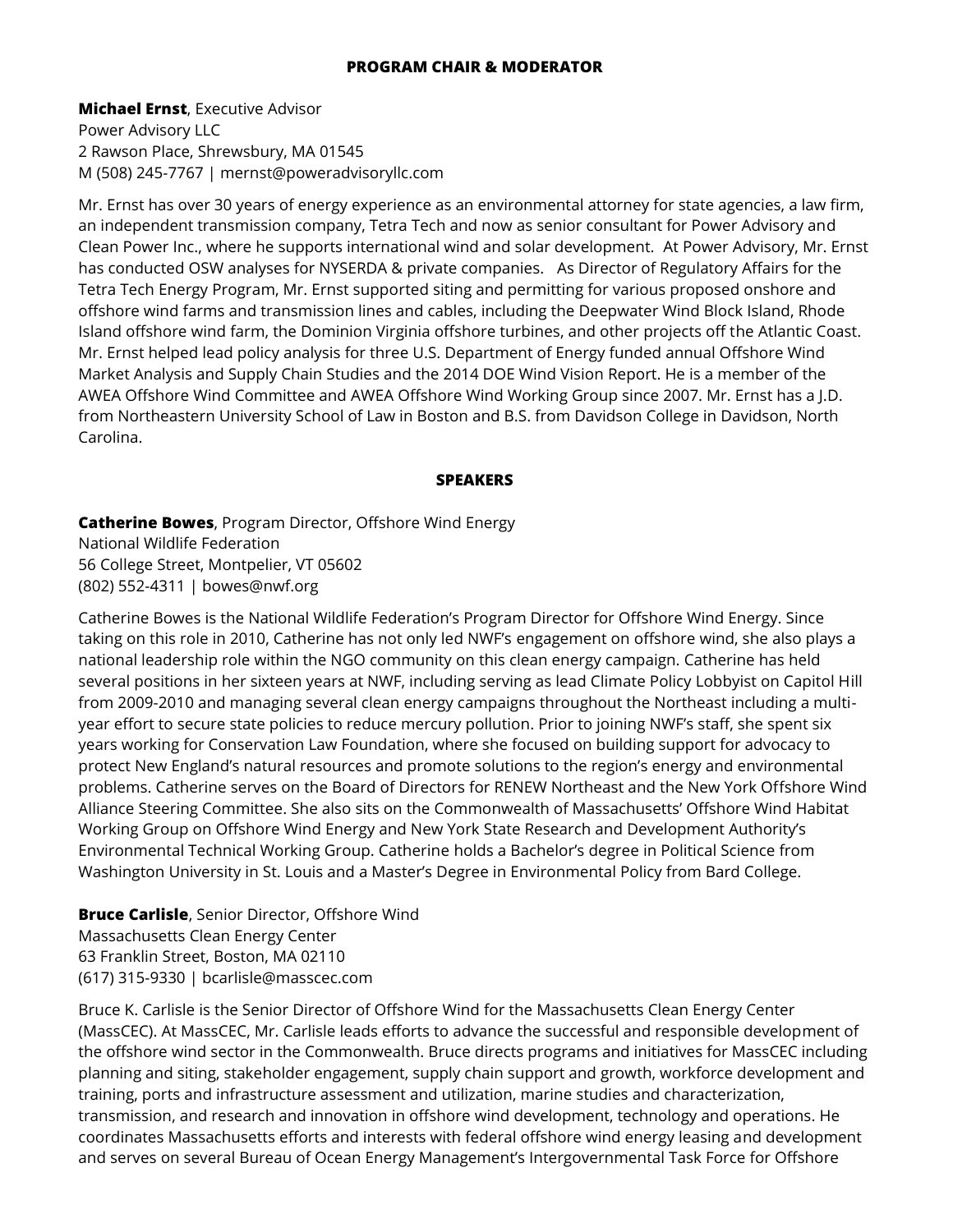Renewable Energy. Bruce oversees the operations of the New Bedford Marine Commerce Terminal, the nation's first multi-purpose facility designed to support the construction, assembly, and deployment of offshore wind projects. Mr. Carlisle holds a Masters in Environmental Policy degree from Tufts University.

**Jack Clarke**, Director of Public Policy and Government Relations

Mass Audubon 208 South Great Road, Lincoln, MA 01773 (617) 962-5187 | jclarke@massaudubon.org

Jack Clarke is Director of Public Policy & Government Relations for Mass Audubon. Mass Audubon is among the oldest and largest state conservation NGO's in Northeast United States. He worked for the US Department of the Interior/National Park Service at Cape Cod National Seashore for almost a decade seasonally and received their Outstanding Achievement Award. He later worked as a liaison between the Massachusetts Secretary of State's Office and what is now the Cape Cod Commission where he established and managed Barnstable County's Historic Preservation Program.

Following that, he served thirteen years and three governors, both Republican and Democratic, in the Massachusetts Executive Office of Environmental Affairs, the last five of which he was the Bay State's Assistant Director for Coastal Zone Management. In that capacity, he served as acting Assistant Secretary, held a gubernatorial appointment as the Commonwealth's representative to the Interior Department's oil and gas Outer Continental Shelf Advisory Committee, helped draft and pass legislation to establish Cape Cod's regional regulatory planning agency, oversaw the state's National Estuary Programs for Massachusetts and Buzzards Bays, supervised the Massachusetts Harbor Management Program, held a gubernatorial appointment as the state's voting representative on the Martha's Vineyard Commission, and was on the staff of the Massachusetts Emergency Management Agency. He also negotiated and wrote the state and nation's first comprehensive Guidelines for Barrier Beach Management.

Mr. Clarke helped draft and pass the Massachusetts' Rivers Protection Act; Community Preservation Act; firstin-the-nation comprehensive ocean management law; and four environmental bonds, the last of which was \$2.2 billion. He has also worked internationally on a variety of environmental matters including in Northern Ireland and Israel. For his work on behalf of the environment, Mr. Clarke has received commendations from: the US Department of the Interior, and US Environmental Protection Agency; the American Planning Association; Massachusetts' Land Trust Collaborative; Environmental League of Massachusetts; Massachusetts Association of Conservation Commissions; Association to Preserve Cape Cod; Clean Power Now; Massachusetts State Senate and House of Representatives; Massachusetts Environmental Police; and the City of Boston.

With an office on Boston's Beacon Hill, Mr. Clarke has held and continues to hold a variety of appointments to state committees, commissions, and boards including on the Environmental Crimes Task Force; Environmental Law Enforcement Review Panel; and Affordable Housing Task Force. Most recently, he was reappointed by the Governor to chair the Massachusetts Ocean Advisory Commission. He is also a gubernatorial appointee to the Special Commission on Coastal Erosion. Mr. Clarke earned his Bachelor and Masters Degrees with honors from Boston College in American History and American Studies respectively.

# **Matthew A. Morrissey**, Head of New England Markets

Ørsted U.S. Offshore Wind 56 Exchange Terrace, Providence, RI 02903 (857) 348-3264 | mamor@orsted.com

Matthew A. Morrissey is Head of New England Markets for Ørsted U.S. Offshore Wind. Mr. Morrissey has been involved in executive leadership positions in the offshore wind industry since 2007.

As the founding Managing Director of Offshore Wind: Massachusetts, Mr. Morrissey spearheaded the industry's successful efforts to include offshore wind in the Commonwealth's energy portfolio, resulting in the historic 1600MW bill signed into law in August 2016.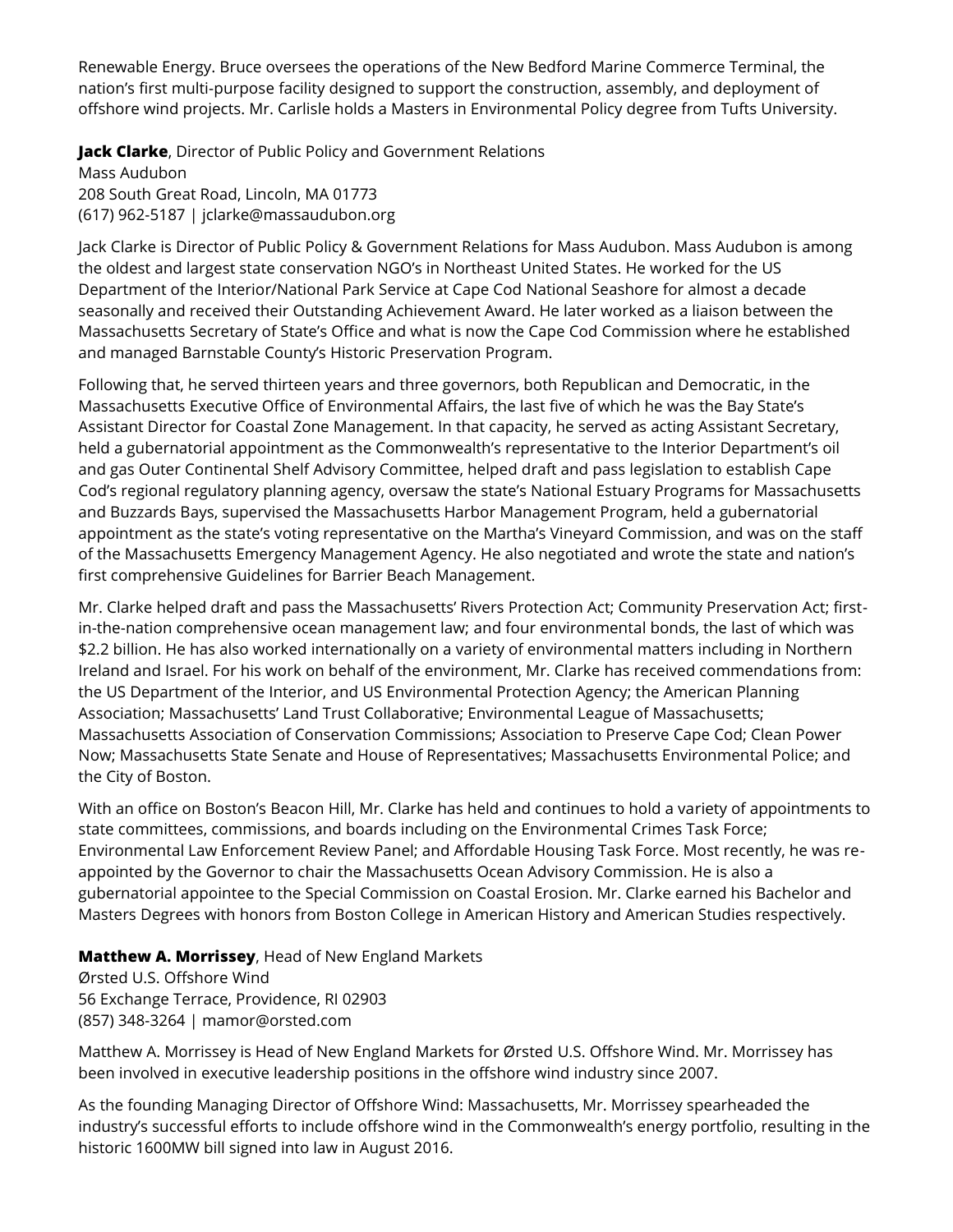Under Mr. Morrissey's leadership as Executive Director of the New Bedford Economic Development Council for many years, New Bedford led all similar size cities from around New England in new growth and private capital investment. Mr. Morrissey founded the New Bedford Wind Energy Center where he worked with key local leaders and state officials to attract public investment in the development of the state owned New Bedford Marine Commerce Terminal, the first offshore wind terminal in the nation.

Mr. Morrissey has a degree in English literature from University of Massachusetts Dartmouth, and is a graduate of Harvard's highly competitive non-degree granting Advanced Management Development Program in Real Estate. Mr. Morrissey is the fifth generation of his family hailing from the Port City of New Bedford, Massachusetts.

**Rachel Pachter**, Vice President of Permitting Affairs Vineyard Wind 700 Pleasant Street, New Bedford, MA 02740 M (508) 680-6455 | rpachter@vineyardwind.com

Rachel Pachter has over fifteen years of experience in US offshore wind development. She directed and finalized the permitting for the first and only fully permitted offshore wind farm in federal waters of the United States. Rachel has successfully navigated the complex and evolving regulatory processes, represented environmental and regulatory concerns in all aspects of project development including contracting and financing, and lead numerous stakeholder outreach and coordination efforts. Rachel is overseeing the permitting of the Vineyard Wind BOEM Lease areas.

**Ruth Perry**, Ph.D., Marine Science and Regulatory Policy Specialist Shell Exploration and Production Company; Mayflower Wind Energy, LLC 150 North Dairy Ashford, E-890C, Houston, TX 77079 (823) 337-8038 | ruth.perry@shell.com

Dr. Ruth Perry joined Shell Oil Company as a Marine Scientist and Regulatory Policy Specialist in 2014. She advises on environmental permitting strategy and is supporting Shell's US offshore wind projects in this capacity and in working with stakeholders on environmental concerns and possible science and data solutions. Ruth integrates marine science and ocean technology into regulatory policy advocacy and decision-making in the areas of marine sound, marine spatial planning, renewable offshore energies, ocean observing, and marine mammal and life science in the Americas. Ruth is also responsible for helping Shell to develop public-private science and data collaborations to improve energy industry and the communities' knowledge of the offshore marine environment. She has a number of peer-reviewed and media publications on these collaborations, including Popular Mechanics. Ruth has nearly 15 years of ocean technology research and system implementation, environmental permitting advising, and ocean policy and regulatory analysis and advocacy. She also serves as a member of many offshore national scientific steering committees and Boards, a few including the National Academy of Sciences Ocean Studies Board and the National Oceanic Atmospheric Administration (NOAA) Science and Ocean Observing Science Advisory Committees. She earned a doctorate in Oceanography from Texas A&M University in 2013 and worked for NOAA for joining Shell.

> Environmental Business Council of New England, Inc. 375 Harvard St, Suite 2 Brookline, MA 02446 617-505-1818 // ebc@ebcne.org // www.ebcne.org // Twitter @ebcne